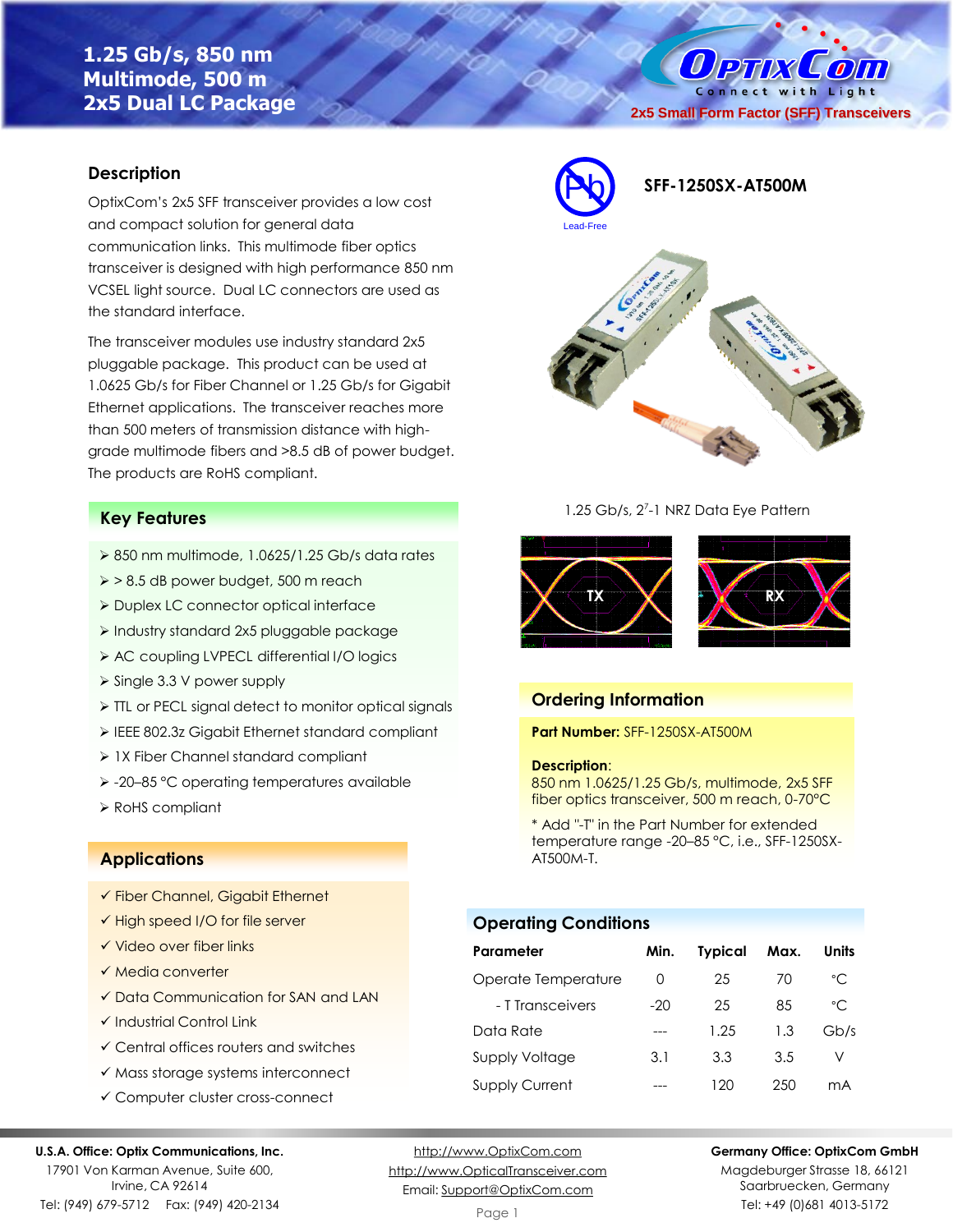

 $\mathbf{u}$  , and  $\mathbf{u}$ 

## **Absolute Maximum Ratings**

| Parameter                                | Symbol   | Min.   | Max.       | <b>Units</b> |
|------------------------------------------|----------|--------|------------|--------------|
| Storage Temperature                      | Tst      | $-40$  | 85         | °C           |
| Supply Voltage                           | Vcc      | $-0.5$ | 6.0        | V            |
| Input Voltage                            | $V_{IN}$ | $-0.5$ | <b>Vcc</b> | V            |
| <b>Operating Current</b>                 | lop      |        | 400        | mA           |
| Output Current                           | lo       |        | 50         | mA           |
| Soldering Temperature (10 sec. on leads) | Tsd      |        | 260        | $^{\circ}C$  |

## **Transmitter Electro-Optical Characteristics**

| Parameter                                 | Symbol             | Min.   | <b>Typical</b> | Max.   | <b>Units</b> |
|-------------------------------------------|--------------------|--------|----------------|--------|--------------|
| Differential Input Voltage <sup>1</sup>   | $\Delta V$ i       | 0.3    | ---            | 1.6    | $\vee$       |
| Differential Input Impedance <sup>2</sup> | Z                  | $---$  | 100            |        | ohm          |
| Optical Output Power <sup>3</sup>         | $P_{\rm O}$        | $-9.5$ | ---            | $-4$   | dBm          |
| Optical Wavelength                        | $\lambda$ o        | 830    | 850            | 860    | nm           |
| Extinction Ratio                          | EΤ                 | 9      | ---            | ---    | dB           |
| Spectral Width (rms)                      | $\varDelta\lambda$ | ---    | $---$          | 0.85   | nm           |
| Relative Intensity Noise                  | <b>RIN</b>         | ---    | ---            | $-117$ | dB/Hz        |
| Rise/Fall Time (20% - 80%)                | Tr/Tr              | ---    | $---$          | 260    | ps           |
| Total Jitter                              | Tj                 | ---    | ---            | 227    | ps           |
| Data Input Current - Low                  | II <sub>I</sub>    | $-350$ | $---$          | ---    | μA           |
| Data Input Current - High                 | IІн                | ---    | ---            | 350    | μA           |

Notes:

- 1. Applied to AC LVPECL I/O coupling. See the design guide for proper termination.
- 2. Single ended will be 50 ohm for each signal line.
- 3. Output of coupling optical power into  $50/125 \mu m$  or  $62.5/125 \mu m$  MMF.
- 4. Optical eye diagram is compliant with IEEE 802.3z standard.

**Class 1 Laser Product Complies with 21 CFR 1040.10 and 1040.11**

**U.S.A. Office: Optix Communications, Inc.** 17901 Von Karman Avenue, Suite 600, Irvine, CA 92614 Tel: (949) 679-5712 Fax: (949) 420-2134



[http://www.OptixCom.com](http://www.optixcom.com/) [http://www.OpticalTransceiver.com](http://www.optoictech.com/) Email: [Support@OptixCom.com](mailto:Support@optoICtech.com)





**Germany Office: OptixCom GmbH** Magdeburger Strasse 18, 66121 Saarbruecken, Germany Tel: +49 (0)681 4013-5172